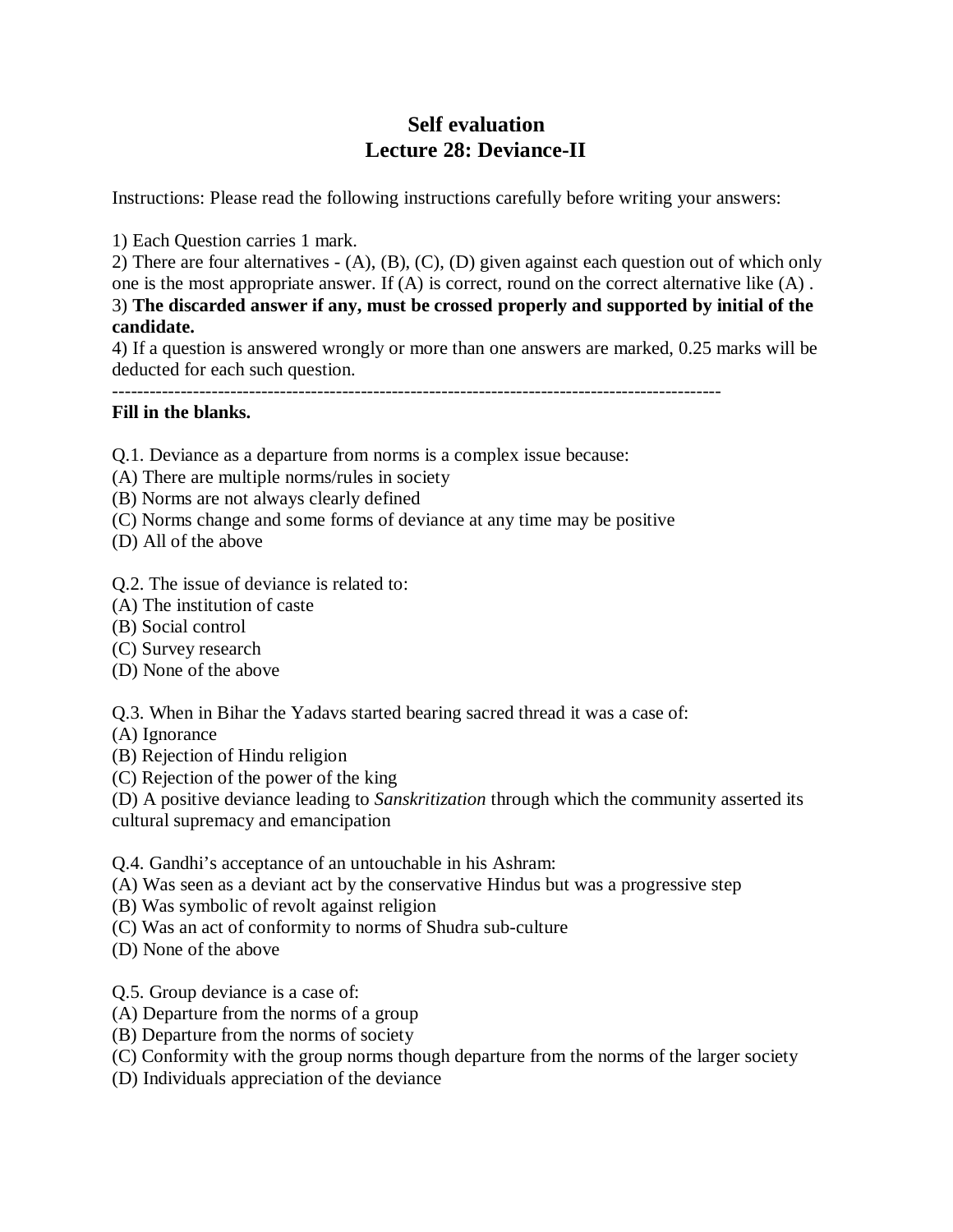Q.6. Any celebration connected with a *Sati* is now seen as deviant because:

- (A) It is against the Indian tradition
- (B) Swami Dayanand Saraswati rejected it
- (C) It's illegal and criminal now
- (D) India is patriarchal and it leads to praise of sacrifice on the part of women

## Q.7. Deviance is relative to:

- (A) Society
- (B) Time
- (C) Space
- (D) All of the above

### Q.8. Victimless crime refers to crime:

- (A) Which does not harm anyone
- (B) In which victims are invisible and unidentified or victims too cooperate in the crime
- (C) Not committed by lower class of people
- (D) Accepted by the lower class of people
- Q.9. White collar crime includes:
- (A) Homicide and suicide
- (B) Tax evasion
- (C) Prostitution
- (D) All of the above

Q.10. The problem in fighting with white collar crime is that:

- (A) White collar crime is considered to be useful for society
- (B) It cannot be proved easily
- (C) It stops misuse of office
- (D) It is seen to be contributing to advancement of knowledge